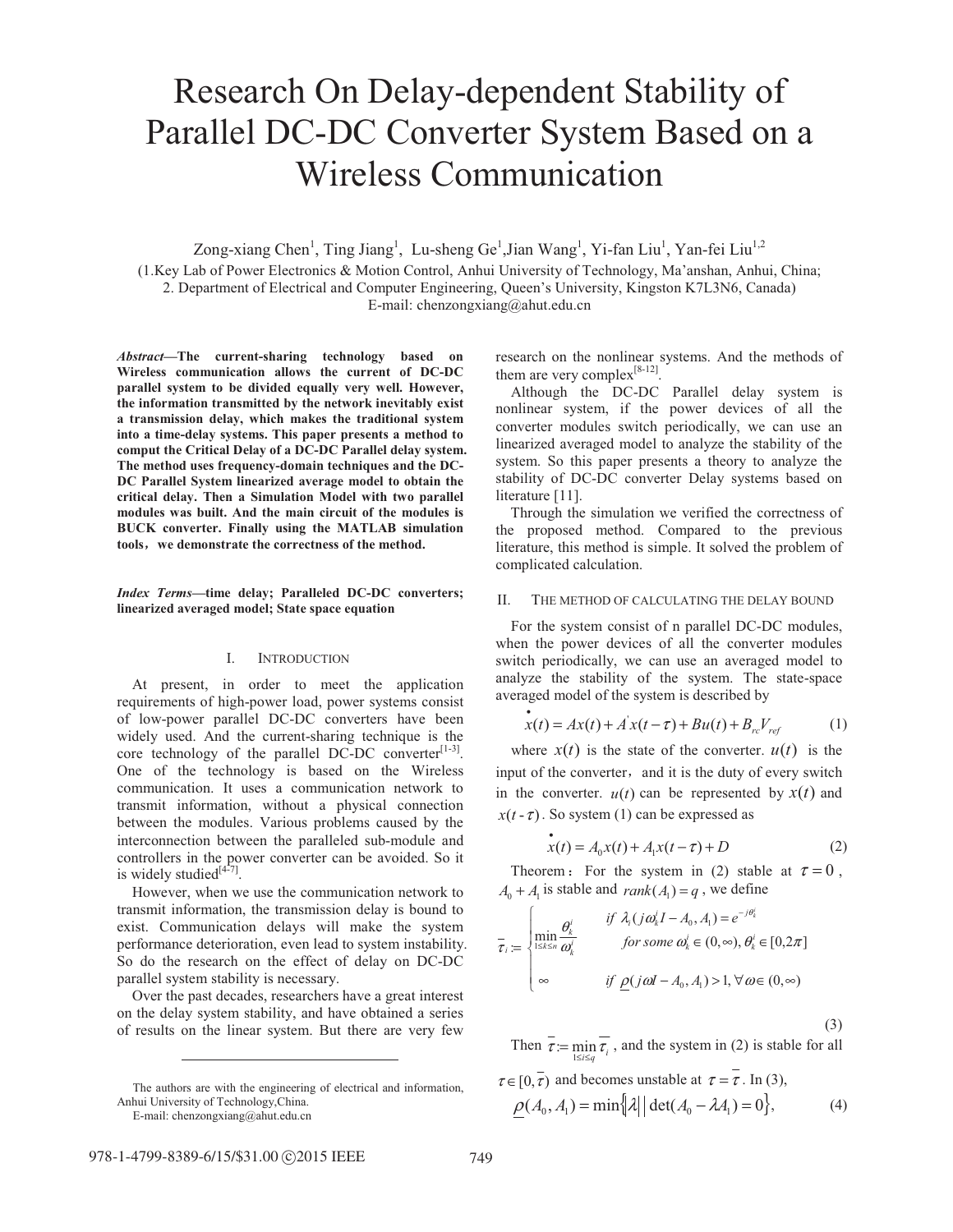and  $\lambda(A, B)$  is the generalized eigenvalue of the matrices A and B.

Using the above theorem, we check whether the system is stable independent of delay. We first test the condition

$$
\rho(j\omega I - A_0, A_1) > 1 \qquad \forall \omega \in (0, \infty).
$$
 (5)

If the condition in (5) is satisfied for all values of  $\omega$ , then the system is stable independent of delay. If there is some  $\omega$  for which the condition in (5) is not satisfied, using that value, we solve  $\lambda_i$   $(j\omega I - A_0, A_1) = e^{-j\theta}$  for  $\theta$ and find the corresponding delay using (3).

## III. THE BOUND OF A PARALLEL DC-DC BUCK **CONVERTER**

 In order to study the effect of the delay on the system, we take two Buck converters as an example for the simulation. As shown in Figure 1, one of them is master module, the other one is slave module. The control loop of master module includes a voltage loop and a current loop. And the output of the voltage loop act as the reference value for the current loop. The slave module only has a current loop and receives the current reference from the master module. In the voltage loop, the output voltage is compared with a given voltage reference value , then passed through an PI regulator we get the current reference. At the same time, the master module transmit the reference to the slave module through the wireless module. Using their own output current to compare with the reference, then passed through an PI regulator, the slave module gets control variables to adjust the duty of its PWM which is used to control the power MOSFET of the buck converter. So the current will be shared equally.



Fig.1. Equivalent block diagram of the dual BUCK parallel system The state space equation of the system can be described as:

$$
\dot{x}(t) = Ax(t) + A'x(t-\tau) + Bu + B_{rc}V_{dc-reg}
$$
 (6)

The state of the converter is

$$
x(t) = \begin{bmatrix} i_{L_1} & i_{L_2} & v_c & \xi_1 & \xi_2 & \xi_3 \end{bmatrix}^T \tag{7}
$$

where  $i_l$  is the inductor current of master module and  $i<sub>i</sub>$  is the inductor current of slave module.  $v<sub>e</sub>$  is the output voltage of the converter.  $\xi_1$ ,  $\xi_2$ ,  $\xi_3$  are the intermediate state of the master module voltage loop PI controller, the master module current loop PI controller, the slave module current loop PI controller.

The input of the converter is

$$
u(t) = \begin{bmatrix} d_1 & d_2 & 0 & 0 & 0 & 0 \end{bmatrix}^T
$$
 (8)

where  $d_1$  and  $d_2$  are the duty of master and slave switch signal  $d_1 = i_{\text{error}} / V_m$ ,  $d_2 = i_{\text{error}} / V_m$  $i_{\text{lerror}}$  and  $i_{\text{lerror}}$  can can be represented by  $x(t)$  and  $x(t - \tau)$ . So the above system can be expressed as

$$
x(t) = A_0 x(t) + A_1 x(t - \tau) + D \tag{9}
$$

where D is a constant matrix.

$$
A_0 = \begin{bmatrix} -\frac{V_m K P_2}{V_m L_1} & 0 & -\frac{1}{L_1} - \frac{V_m K P_2 K P_1}{V_m L_1} & \frac{V_m K P_2 K I_1}{V_m L_1} & \frac{V_m K I_2}{V_m L_1} & 0 \\ 0 & -\frac{V_m K P_3}{V_m L_2} & -\frac{1}{L_2} & 0 & 0 & \frac{V_m K I_3}{V_m L_2} \\ \frac{1}{C_1 + C_2} & \frac{1}{C_1 + C_2} & -\frac{1}{R(C_1 + C_2)} & 0 & 0 & 0 \\ 0 & 0 & -1 & 0 & 0 & 0 \\ 0 & -1 & 0 & 0 & 0 & 0 \\ 0 & -1 & 0 & 0 & 0 & 0 \end{bmatrix}
$$
  

$$
A_1 = \begin{bmatrix} 0 & 0 & 0 & 0 & 0 & 0 & 0 \\ 0 & 0 & -\frac{V_m K P_3 K P_1}{V_m L_2} & -\frac{V_m K P_3 K I_1}{V_m L_2} & 0 & 0 \\ 0 & 0 & 0 & 0 & 0 & 0 \\ 0 & 0 & 0 & 0 & 0 & 0 \\ 0 & 0 & 0 & 0 & 0 & 0 \\ 0 & 0 & 0 & 0 & 0 & 0 \\ 0 & 0 & 0 & -K P_1 & K I_1 & 0 & 0 \end{bmatrix}
$$
  
(10)

For the system described by (9),  $rank(A_1) = 1$  and  $\tau = \tau_1$ , To find  $\tau_1$  using the criterion in (3), we sweep the frequency from  $\infty \to 0$  and find the points at which  $\rho(j\omega I - A_0, A_1) \approx 1$ . Using this value of  $\omega$  and the fact that there is only one nonzero generalized eigenvalue for the system considered in this paper, we have  $\omega = \omega_1^1$ . Next, we find the delay threshold as 1 1  $\min_{1\leq k\leq n}\frac{\mathbf{v}_k}{\omega_k^1}$ *k k≤n* **ω** θ  $\min_{\lambda \leq k \leq n} \frac{\theta_k}{\omega!}$  by varying  $\theta_k^1$  in the interval of  $[0, 2\pi]$ . The

parameters for the system are show in Table I.

Using the theorem and MATLAB, we can easily get  $\omega = 424$ ,  $\theta = 2.4$ ,  $\bar{\tau} = \frac{\theta}{\omega} = \frac{2.4}{424} \approx 5.66 \text{ms}$  $\overline{\tau} = \frac{\theta}{\tau} = \frac{2.4}{\tau} \approx 5.66 \text{ms}.$ 

750 *2015 IEEE 10th Conference on Industrial Electronics and Applications (ICIEA)*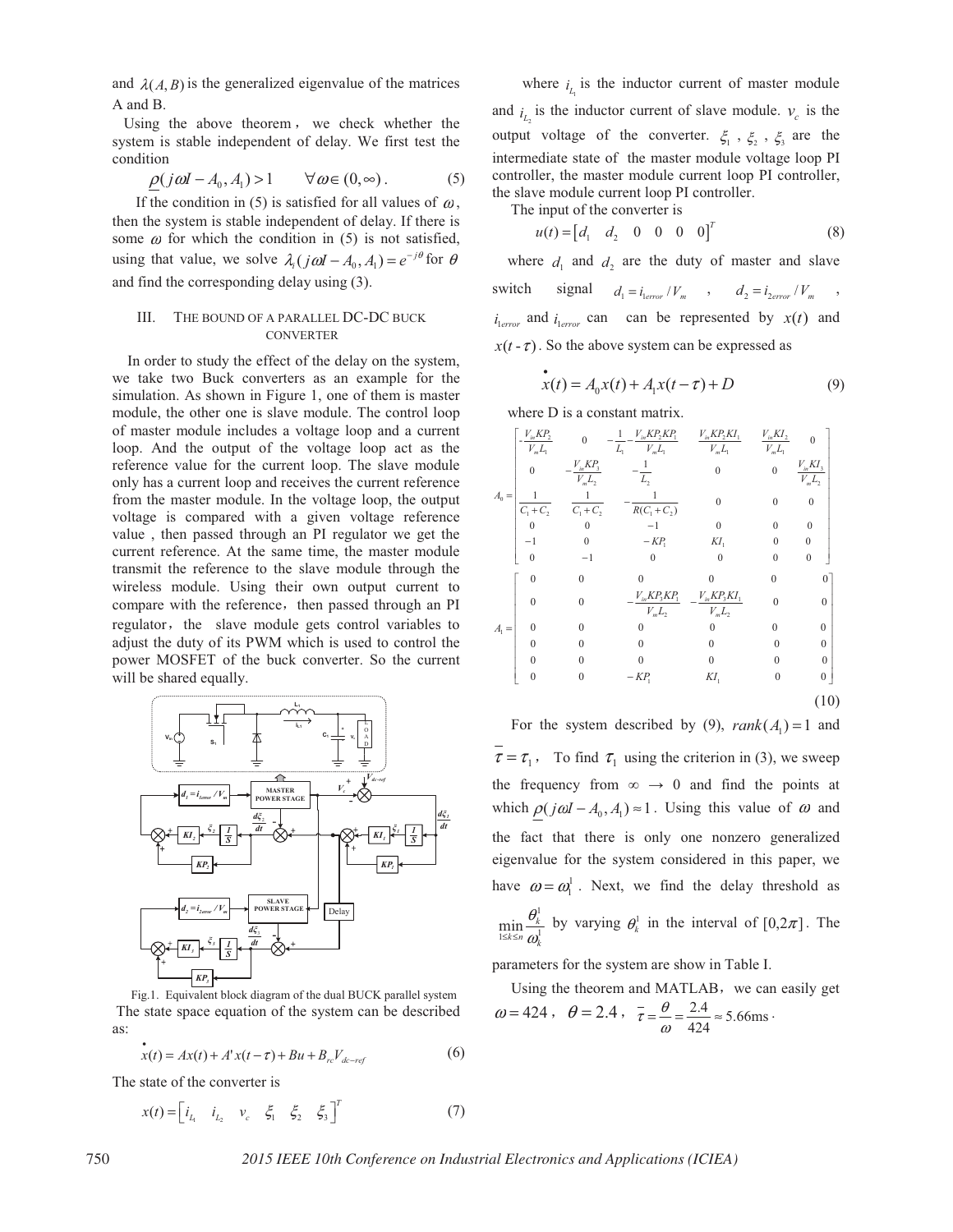## IV. SIMULATION

To verify the validity of the theoretical analysis, we use MATLAB / simulink to build a simulation model. The model is shown in figure 2. Delay module is added to the system to simulate the network transmission delay, the switching frequency is set to 20kHz.

Figure.3 shows the output voltage and inductor current of the network control system at different delay. Figure.3(a) shows that when  $\tau = 10$ *ms* which is much larger than the estimated value, the system failed in parallel. Figure.3(b) shows that when  $\tau = 5.6$ *ms*, within the critical range of the estimated value. Although the oscillation amplitude is large, but it is decreases slowly with time, the system will be stable eventually. Figure.3(c) shows that when  $\tau = 4ms$  and less than the estimated value, the system starts smoothly and quickly into homeostasis. The simulation results demonstrate that the theory about the delay system is right.

Table I PARAMETERS OF THE MASTER-SLAVE PARALLEL BUCK CONVERTER

| Description     | Parameter                             | Value       |
|-----------------|---------------------------------------|-------------|
| Input voltage   | $V_{in}$                              | 10V         |
| Output voltage  | $V_{o}$                               | 5V          |
| capacitance     | $C_1 = C_2$                           | $220 \mu F$ |
| inductance      | $L_1 = L_2$                           | $330\mu$ H  |
| Load resistance | $\boldsymbol{R}$                      | $3\Omega$   |
|                 | $KP_1$                                | 0.28        |
|                 | $KI_1$                                | 264         |
| PI controller   | $KP_2 = KP_3$                         | 0.106       |
|                 | $KI$ <sub>2</sub> = $KI$ <sub>3</sub> | 410         |
| Ramp height     | $V_{m}$                               |             |







*2015 IEEE 10th Conference on Industrial Electronics and Applications (ICIEA)* 751